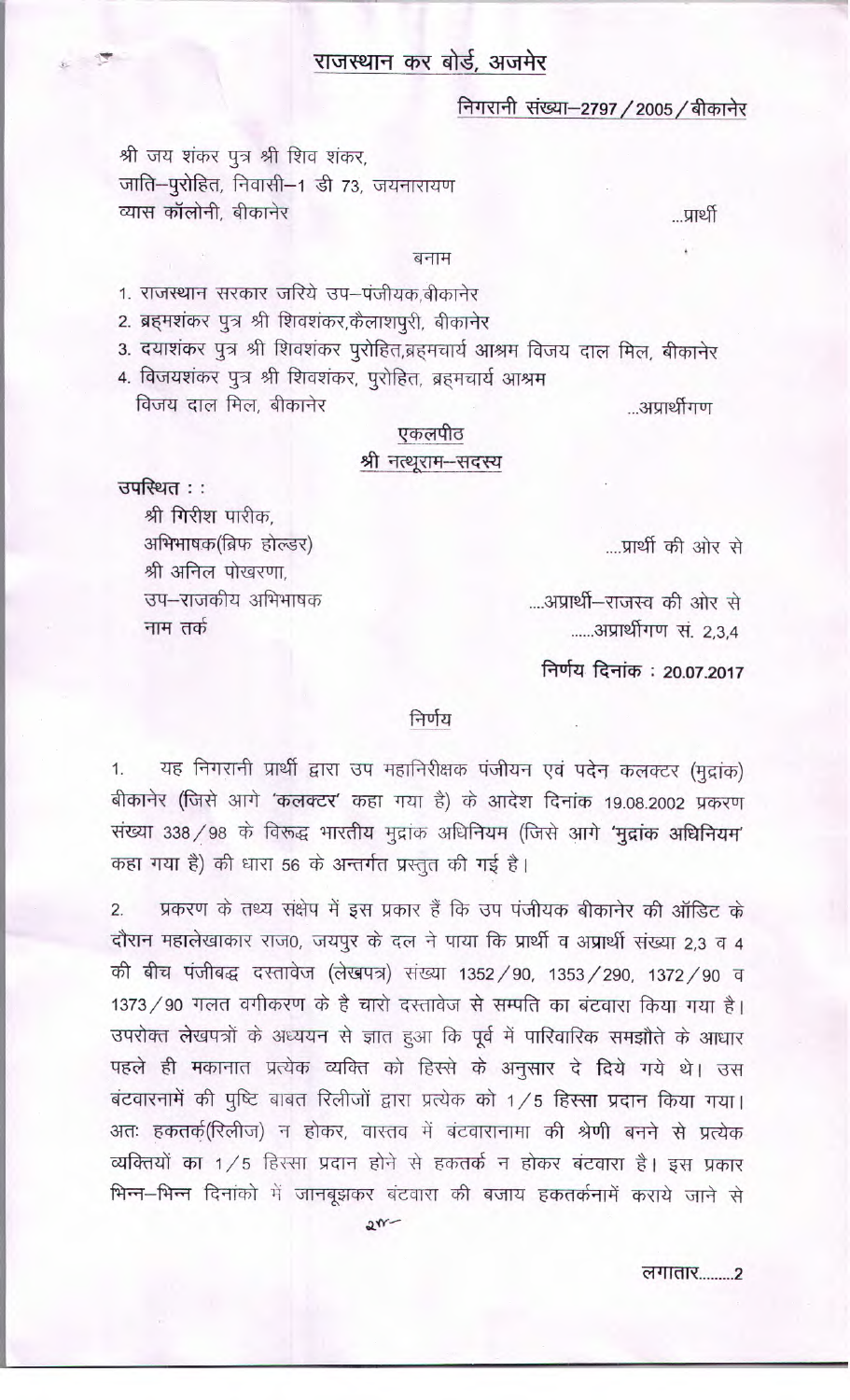# - 2 - निगरानी संख्या-2797 / 2005 / बीकानेर

प्रार्थी व अप्रार्थीगण ने मुद्रांक की अपवंचना करने से उप पंजीयक द्वारा मालियत रू0 1,60,000 / – पर आर्टीकल 23 के तहत कमी राशि रू0 21,905 / –का रेफरेंस कलक्टर (मुद्रांक) बीकानेर को पेश किया। कलक्टर(मुद्रांक) ने रेफरेंस दर्ज कर प्रार्थी / अप्रार्थीगण को नोटिस जारी कर, अपने निर्णय दिनांक 19.08.2002 द्वारा कमी मुद्रांक रु0 21,705 / -एवं शारित रु0 295 / -कुल रु0 22,000 / - प्रार्थी से वसूल करने का आदेश जारी किया। कलक्टर(मुद्रांक) के उक्त आदेश से व्यथित होकर, प्रार्थी द्वारा यह निगरानी पेश की गयी है।

निगरानी दर्ज की जाकर अप्रार्थी को तलब किया गया। अप्रार्थी संख्या एक की 3. ओर से विद्वान उप राजकीय अभिभाषक उपस्थित आये। अप्रार्थीगण संख्या 2, 3, 4 का नाम प्रार्थी के निवेदन पर आदेश दिनांक 18.01.2016 द्वारा तर्क किया गया।

बहस विद्वान अभिभाषकगण की उभयपक्ष सुनी गई। 5.

प्रार्थी के विद्वान अभिभाषक ने कथन किया कि महालेखाकार की टिप्पणी को 6. आधार मानकर प्रकरण बनाया गया है जबकि पारिवारिक समझौते पर न तो स्टाम्प ड्यूटी देय है और ना ही पंजीयन जरूरी है इसलिए रेफरेंस भी गलत व कानून विरूद्ध किया गया है। एक बार उप पंजीयक द्वारा दस्तावेज पंजीयन कर लौटा दिये जाने के बाद किसी अन्य अन्य अधिकारी की रिपोर्ट के आधार पर रेफरेंस नहीं किया जा सकता। पंजीयन हेतु पेश दस्तावेज रिलीजडीड है जिसे पार्टीशन मानने की उप पंजीयक ने भूल की है। आरआरडी 1998 पेज 337 के अनुसार भी रिलीजडीड को अन्य दस्तावेज की श्रेणी में नहीं माना जा सकता है। माननीय उच्च न्यायालय ने डीएनजे 2002(1) पेज 386 से नियम 59-बी को असंवैधानिक घोषित कर दिया है इसलिये इस नियम के अनुसार मूल्यांकन नहीं किया जा सकता। माननीय राजस्व मण्डल राजस्थान अजमेर के निर्देशों के अनुसार दस्तावेजों को रिलीजडीड ही माना जाना चाहिये। उन्होंने यह भी कथन किया कि निर्धारित समय में मृतक के कायम मुकाम को पक्षकार नहीं बनाये जाने के कारण भी ऐबेटेड हो गया है जिसमें आदेश दिया जाा उचित नहीं है। उक्त तर्कों के साथ उन्होंने निगरानी स्वीकार किये जाने का निवेदन किया।

विद्वान उप राजकीय अभिभाषक अप्रार्थी संख्या एक की ओर से कथन किया  $\overline{7}$ . गया कि महालेखाकार ऑडिट दल ने ऑडिट के दौरान पाया कि दस्तावेज (लेखपत्र) संख्या 1352 / 90, 1353 / 290, 1372 / 90 व 1373 / 90 पंजीबद्ध हकतर्कनामें वास्तव में बंटवारानामों की श्रेणी में आते है राजस्थान मुद्रांक कर विधिअनुकूलन अधिनियम 1952 की धारा 45 के अनुसार विभाजन पत्र पर एक बड़े भाग को छोड़कर शेष अन्य विभाजित हिस्सों का मूल्य जोड़कर उस पर हस्तातंरण की दर से मुद्रांक कर देय होता है। विवादित दस्तावेजों से श्री शिवशंकर पुत्र श्री सुजानमल व श्री ब्रहभशंकर, विजयशंकर, दयाशंकर पुत्रान श्री शिवशंकर निवासी रानी बाजार, बीकानेर ने अपनी अचल संपति मकान का बंटवारा हक तर्कनामों द्वारा किया जबकि बंटवारनामें द्वारा उक्त संपति प्रत्येक हिस्सेदार को सम भाग रूप में दी जा सकती थी। दस्तावेज से

लगातार........3

 $2n$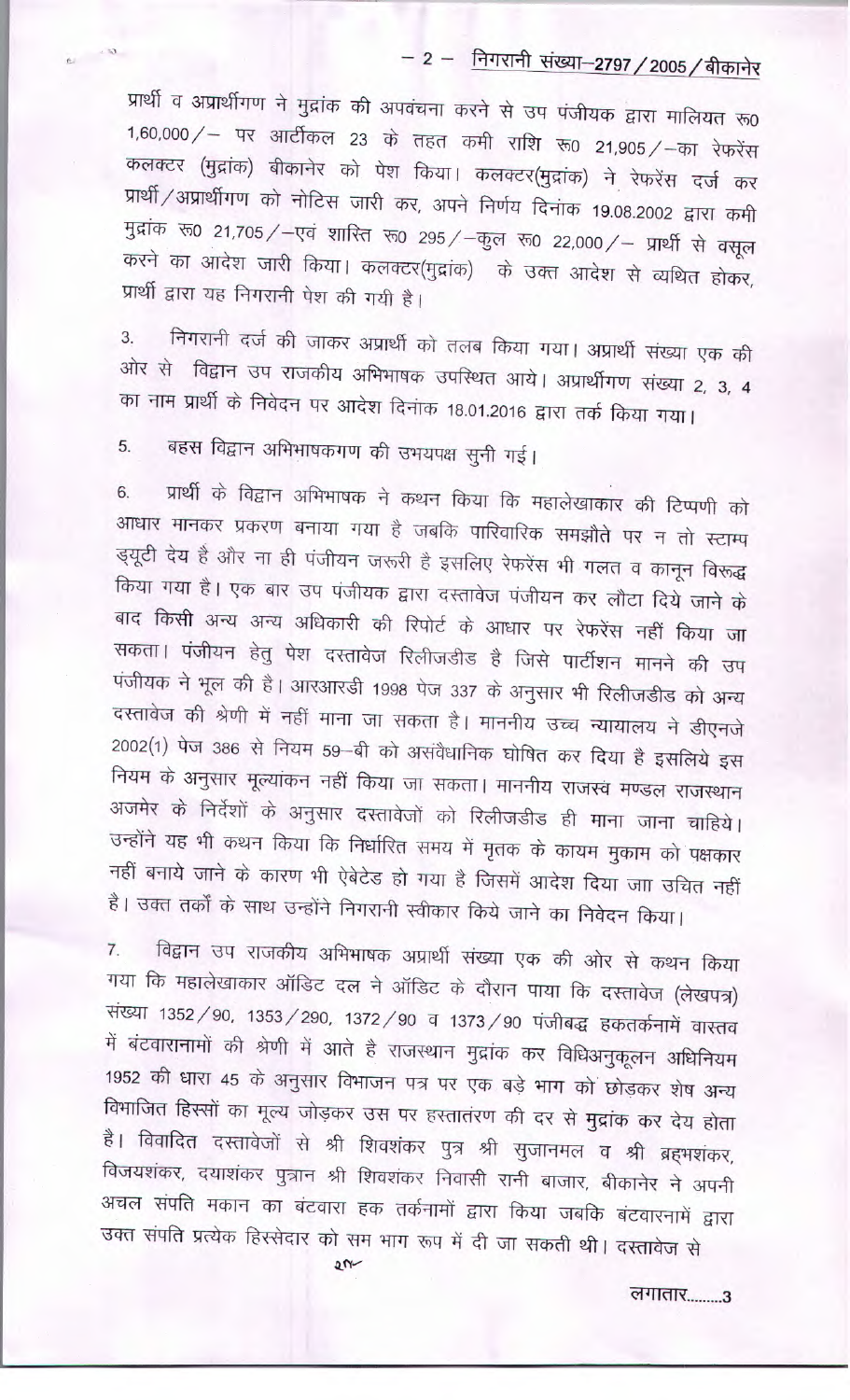## $-3 -$  निगरानी संख्या-2797 / 2005 / बीकानेर

ज्ञात चला कि पूर्व में पारिवारिक समझौते के आधार पर पहले ही मकानात प्रत्येक व्यक्ति को हिस्से के अनुसार दे दिये गये थे। उस बंटवारनामें की पुष्टि करने हेतु इन हकतर्कनामों द्वारा प्रत्यके व्यक्ति को 1/5 हिस्सा प्रदान किया गया। यह हकतर्कनामा न होकर वास्तव में बंटवारा हुआ है और प्रत्येक को 1/5 हिस्सा प्रतिव्यक्ति प्राप्त हुआ। उसकी मालियत अलग-अलग अंकित की गई। इस प्रकार बंटवारनामा के स्थान पर हकतर्कनामा कराये जाने से मुद्रांक कर की अपवंचना हुई है। उन्होंने कलक्टर मुद्रांक के आदेश को विधिसम्मत बताते हुए, प्रार्थी की निगरानी अस्वीकार करने का निवेदन किया।

हमनें पत्रावली का अवलोकन किया व बहस पर मनन किया। न्यायालय निर्णय 8. निम्न प्रकार हैं :--

विचाराधीन प्रकरण में मुख्य विवादित बिन्दु यह है कि प्रश्नगत दस्तावेज Release 9. Deed की श्रेणी में माना जाये या Partition Deed की श्रेणी में। इस संबंध में Release व Partition को Advanced Law Lexicon Dictionary Third Edition (Publisher Vadhwa & Company Nagpur) में किये गये उल्लेख के आधार पर निम्न प्रकार परिभाषित किया जा सकता है :–

Partition :- Partition is a legal process by which joint title and possession of coowners of the entire joint property is converted into separate title and possession of each of the co-owners in respect of specific item or items. The joint property is divided in specie and each one of the erstwhile joint owners is put in possession of specific extent of property, which is allotted to his share.

Release :- A "release" has been defined to be the act or writing by another, the giving up or abandoning of a claim or right to the person against whom the claim exists or the right is to be exercised or enforced.

विचाराधीन प्रकरण में प्रश्नगत दस्तावेज पंजीयन दिनांक 02.05.1990 द्वारा दस्तावेज से संबंधित सम्पत्ति आवासीय मकान अप्रार्थीगण संख्या 2, 3, 4 व उनके पिता श्री शिवशंकर ने प्रार्थी जयशंकर के पक्ष में त्याग की है। दस्तावेज के अनुसार यह सम्पत्ति अप्रार्थीगण संख्या 2, 3, 4 के दादा व श्री शिवशंकर के पिता सुजानमल के नाम थी। इस प्रकार यह सम्पत्ति पैतृक थी जिसमे श्री सुजानमल के पुत्र शिवशंकर व शिवंशकर के पुत्रगण प्रार्थी व अप्रार्थीगण प्रत्येक का 1/5 हिस्सा हुआ। श्री शिवशंकर व अप्रार्थीगण संख्या 2, 3, 4 प्रत्येक ने अपना 1/5 हिस्सा प्रार्थी जयशंकर के पक्ष में त्याग किया है। इस प्रकार प्रकरण में पैतृक सम्पत्ति का त्याग अपने परिवार के रक्त सम्बन्धित सदस्यों के पक्ष में किया है। यह दस्तावेज हक त्याग की श्रेणी में ही माना जायेगा। बटवारनामें में प्रत्येक भागीदार अपना हिस्सा प्राप्त करता है जबकि विचाराधीन प्रकरण में शेष भागीदारों ने अपना हिस्सा प्राप्त नहीं किया है बल्कि एक सह भागीदार के पक्ष में अपना-अपना हिस्सा त्याग किया है। इस प्रकार इस न्यायालय के विनम्रमतानुसार प्रश्नगत दस्तावेज हक त्याग (Release Deed) की श्रेणी में आता है तथा अधीनस्थ न्यायालय द्वारा इस दस्तावेज को बटवारनामा मानकर आर्टिकल 45 के अनुसार मुद्रांक कर आदि की देयता मानना विधिसम्मत नहीं है क्योंकि Partition Deed द्वारा संयुक्त स्वामित्व व कब्जा व्यक्तिगत

लगातार.........4